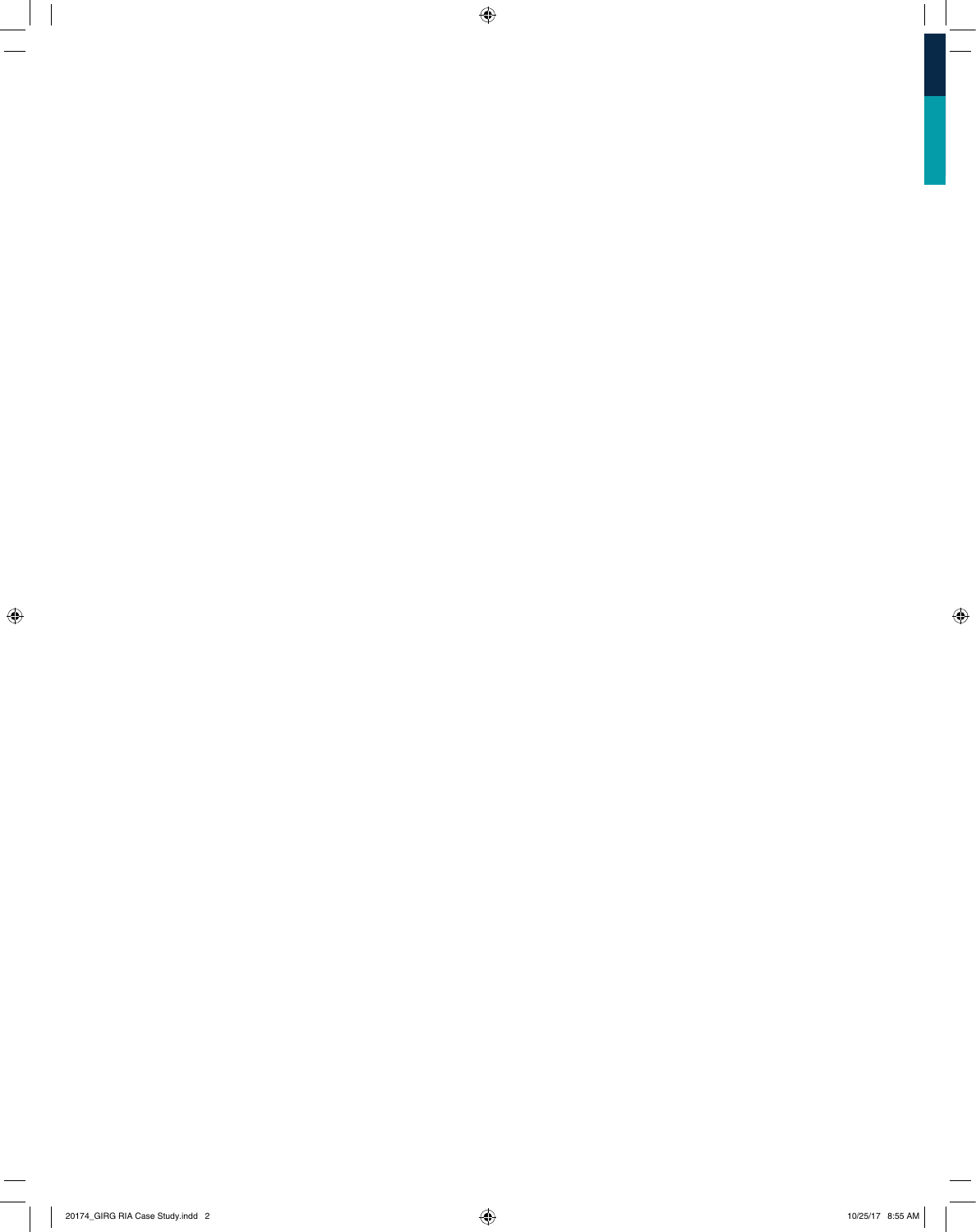# **Regulatory Impact Assessment**

Regulatory Impact Assessment (RIA) is recognized by most developed countries as a key instrument to improve the quality of regulatory decision making. RIAs are widely used within the member countries of the Organisation for Economic Co-operation and Development (OECD), and today an increasing number of developing countries are implementing new RIA procedures in their regulatory governance systems. This case study analyzes a global unique data on RIA implementation worldwide, highlighting best practices and identifying areas for improvement.

"*We need to tackle regulation with vigor to free businesses to compete and create jobs, and give people greater freedom and personal responsibility [. . .]. I want us to be the first Government in modern history to leave office having reduced the overall burden of regulation, rather than increasing it.*"1 These words were said by David Cameron, United Kingdom's Prime Minister to all Cabinet Ministers in the midst of reforming the country's RIA procedures. The statement appears on the first page of the 2015 Better Regulation Framework Manual as a reminder to government officials of the importance of conducting proper and thorough RIAs.

RIA plays a crucial role in improving rule-making quality and promoting good governance. Its global importance increased significantly after RIA was introduced in the United States regulatory system in 1978. Over the past 30 years, RIA has been heavily promoted by international organizations such as the World Bank, as this approach allows governments to ensure that the laws and regulations they develop and implement are of high quality—efficient, transparent and accountable (Morrall 2001). RIA as a key element of the rule-making process has attracted the attention of many international actors. Observation of RIA practices is part of the OECD Council's official policy recommendations, and today 32 of the 35 OECD countries include RIA in their regulatory frameworks (Deighton-Smith, Erbacci and Kauffmann 2016). Similarly, in the case of the European Union, the development of the Better or Smart Regulatory framework has been a priority for many years. Particularly, the development and implementation of the European Commission's RIA system has contributed to more efficiency and better use of evidence in the development of new regulations. All

major European Commission proposals are now supported by RIAs and more than 800 impact assessments have been carried out since 2003.<sup>2</sup> Today, following these initiatives, 92 of the 185 countries surveyed by the Global Indicators of Regulatory Governance (GIRG) conduct an impact assessment of proposed regulations. However, strong disparities exist across various income levels.

In the past two years, at least 13 countries as varied as Finland, Vietnam and Zambia either created or reformed RIA procedures. This increasingly universal, yet not new, interest is not coincidental. High-quality regulations allow for sustainable growth, investments, innovation and market openness (OECD 2015a). Countries from all income levels need effective regulations to support the rule of law, as poor regulatory governance harms citizens' trust in institutions and encourages corruption in the public sphere (OECD 2015a). In this respect, RIA allows rule makers to improve regulatory governance by developing a comprehensive framework in which regulatory and policy options are assessed in an effective and transparent way. Even though introducing RIAs from scratch is not an easy undertaking, many countries have had positive effects right after reforming their regulatory frameworks. Moldova, for instance, found that new regulatory proposals decreased by 39 percent the year following the introduction of compulsory RIA. Members of the Moldovan RIA Secretariat believe that this downward trend resulted from a transformation of civil servants' mindsets, who began to understand the dire consequences of badly designed regulations and hence refrained from submitting poorly designed proposals (Ladus 2008). Similarly, in the Republic of Korea, more than 25 percent of the draft regulations proposed within the year after the introduction of RIA were rejected by the Regulation Reform Committee (OECD 2000).

RIA also has proven to be an effective tool for designing cost-efficient regulations. For instance, the first proposal of the regulation concerning the Registration, Evaluation, Authorisation and Restriction of Chemicals (REACH)3 from the European Commission could have imposed a 10 billion euro cost on the European chemicals industry. However, after conducting a thorough RIA and holding a public debate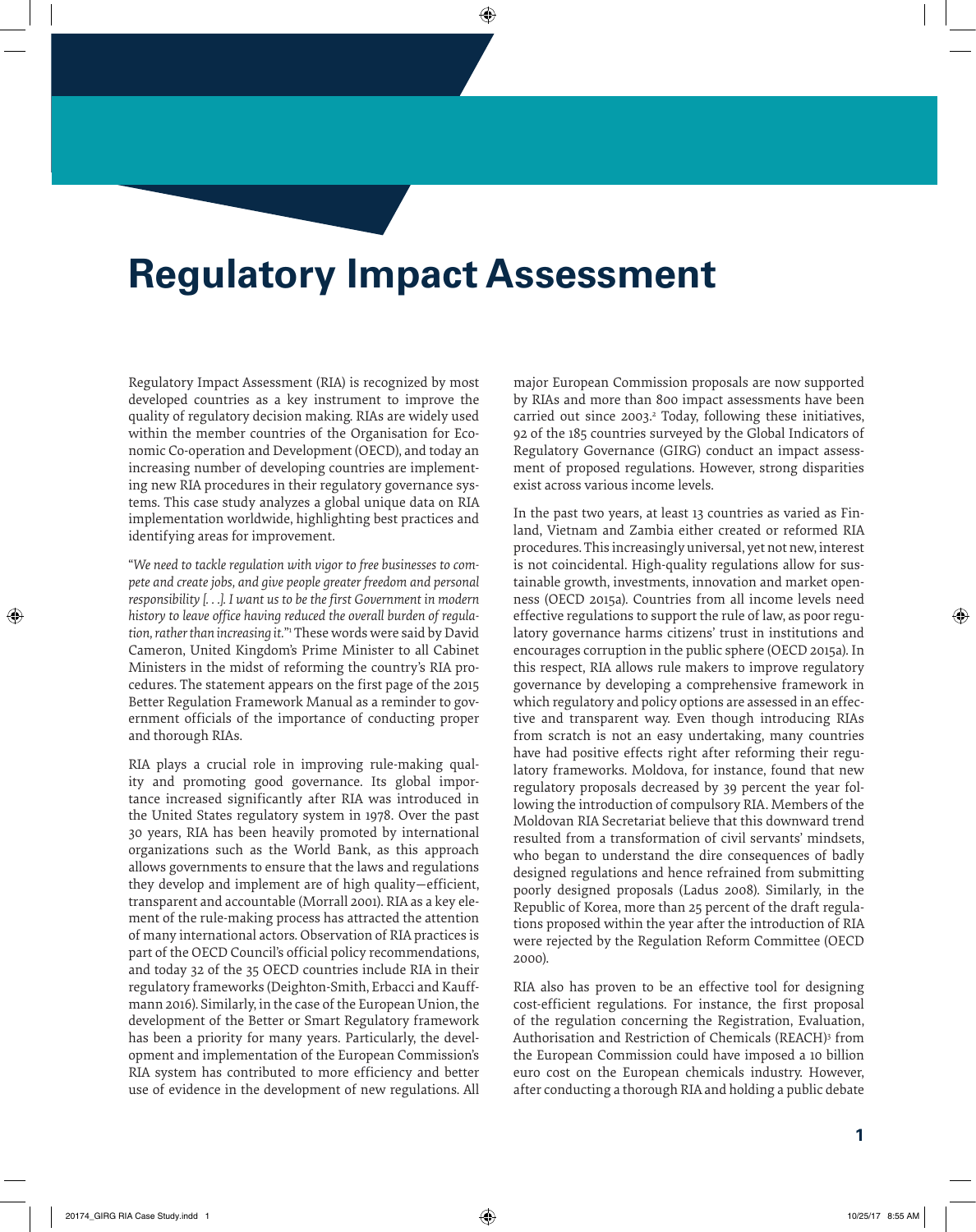discussing various regulatory alternatives, the regulation was revised to make it more cost effective and less burdensome for the private sector, while preserving the major benefits of the proposal. The final cost to the industry was reduced to two billion euros. The entire RIA was estimated to cost one million euros making a return on investment of 10,000 to one (World Bank 2010b).

# **I. Defining RIA**

The ultimate objective of RIA is to improve the quality of regulation. The abundant literature on the topic illustrates that from a purely conceptual point of view, there is no generic definition of RIA. It is understood as an administrative obligation or an instrument of public policy analysis for identifying the costs of regulation on certain business sectors (Fischer, Miller and Sidney 2007; De Francesco, Radaelli and Troeger 2012). Usually, such analysis would be followed by a process aimed at reducing the regulatory "burden" on the actors of a particular sector and would thereby improve the countries' competitiveness (Kirkpatrick and Parker 2007). From the World Bank's perspective, RIA is a "tool that helps policy makers ask systematic questions about the different policy options and consequences of government interventions" (World Bank 2010b). The output of that process is an assessment report that provides high quality evidence for comparing different policy options (World Bank 2010a).

Over the past decades, the OECD has been spearheading the promotion and implementation of RIAs. Based on scrutiny of the experiences of member countries in implementing RIA since the 1980s, a number of OECD publications have tried to identify the key elements of RIA's best practices.4 These studies argue strongly that a well-designed impact assessment system contains a number of interconnected elements. This means that, with respect to efficiency and capacity to improve regulatory quality, best practice RIA systems are those in which different elements are designed and implemented to be mutually supportive (box 1). Today, most OECD countries include RIA in their regulatory system but their experience also shows that the best practice standards are difficult to achieve. Countries show a large degree of variation in their approach to doing impact assessments. In many countries, most of the OECD best practice elements are not in place and RIA systems are not fully operational (World Bank 2010a). The World Bank keeps a global database<sup>5</sup> of documents related to RIA issued by or for national governments, or publications studying RIA as it is applied by governments worldwide. It allows observing the disparities in interpretation and implementation of RIAs worldwide.

There is no single RIA definition, neither theoretical nor practical, but there is, however, a unanimous agreement in both literature and practice on the importance of RIAs as an

## **Box 1**

What are the key elements in a RIA process?

**1.** Defining a regulatory problem

This phase is the preliminary point of RIAs: identifying the regulatory or policy problem. Problems usually fall within 3 categories: market failure, regulatory inefficiencies and new policy targets or objectives.

**2.** Identifying different regulatory options

During this step, the need for regulatory intervention identified in phase 1 has to be translated into concrete policy options.

**3.** Collecting data

This phase is crucial and the means to achieve it are diverse and vary greatly among countries. Relevant data for the RIA are collected from public consultations, telephone and face-to-face interviews, paper questionnaires, online surveys, focus groups, etc.

**4.** Assessing alternative options

The central phase of RIAs most of the time results in a cost-benefit analysis but can also be a cost-effectiveness analysis or a risk analysis. Options assessed must include the "no policy change" scenario.

**5.** Identifying preferred regulatory option/s

Once the different options have been identified and scrutinized (usually by comparing the costs and benefits), the comparison of the different assessment will lead to the identification of the most efficient option.

**6.** Communicating results of the conducted RIA

Once taken into consideration by the policy makers, best practices suggest publication of the result of the RIA. This allows further exchange with stakeholders and improves the general transparency of the regulatory process.

*Sources:* OECD. 2008. *Introductory Handbook for Undertaking Regulatory Impact Analysis.* Paris: OECD Publishing; International Telecommunication Union (ITU). 2014. "Using Regulatory Impact Analysis to Improve Decision Making in the ICT Sector." *GSR14 Discussion Paper.* Geneva: ITU.

integral instrument for designing public policy. Countries that have well-functioning and effective RIA structures have all used impact assessments to strengthen the existing decision-making processes rather than to replace them (World Bank 2010a). RIAs clearly complement current regulatory and decision-making frameworks to make them more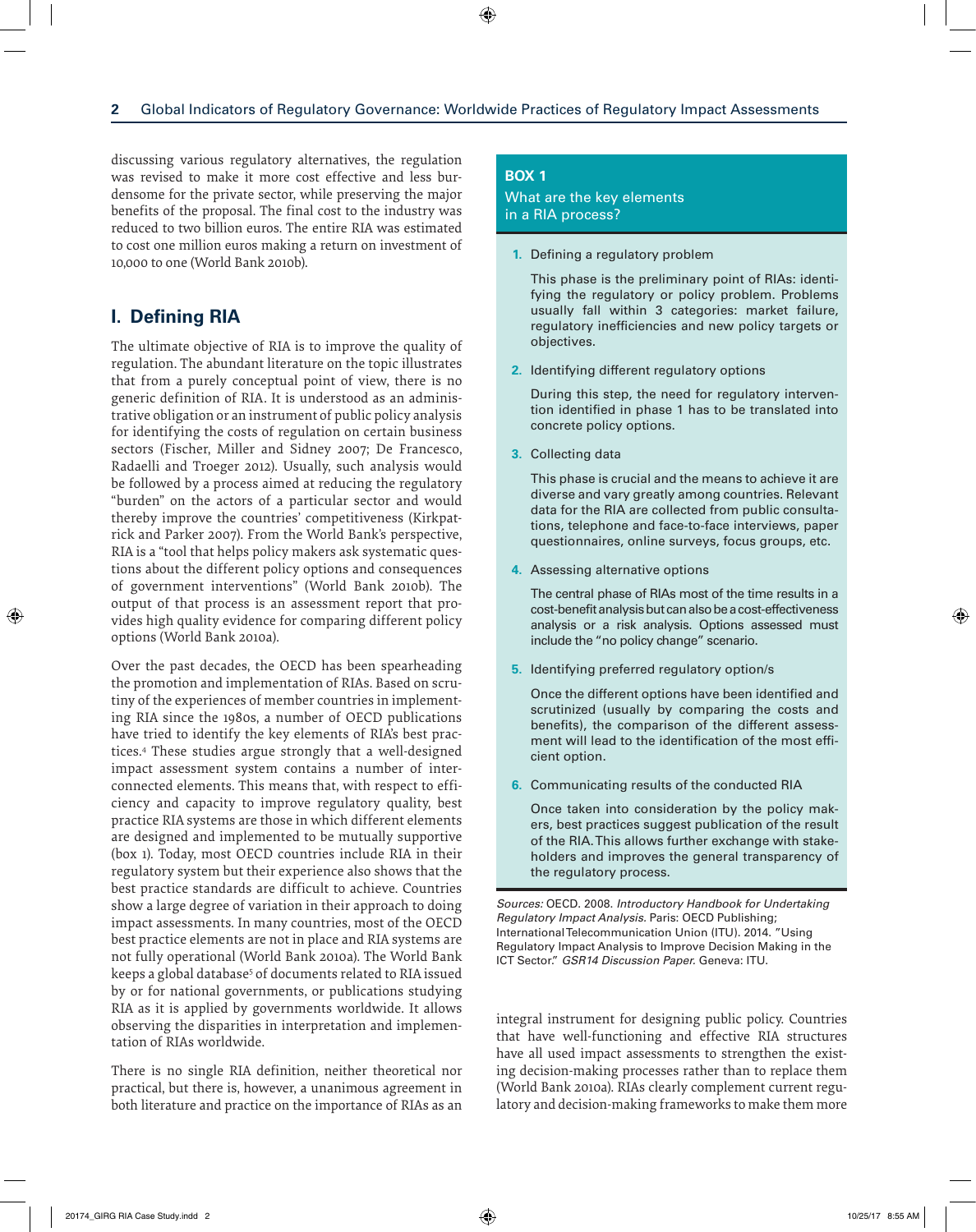efficient and transparent, while at the same time increasing regulators' accountability.

Compared worldwide, assessments of the potential impact of regulatory changes on citizens, businesses and society at large are more highly concentrated in rich countries than poor ones. They also vary in scope and frequency. Impact assessments are performed differently, if at all, depending on legal obligations and agency capacity. In the United States, for instance, under the Administrative Procedure Act and Executive Order 12866, individual regulatory agencies must conduct an initial cost-benefit analysis to identify economically significant regulatory changes. Then, in the case where the proposed regulations meet that threshold, the agencies must prepare an impact assessment and submit their analysis for review to the Office of Information and Regulatory Affairs within the Office of Management and Budget. In Montenegro, all laws and other documents that get adopted by the government are subject to RIA. Should a ministry believe that RIA is not needed, it would have to explain the reasons and inform the government in writing. In Lao PDR however, the criterion used for determining which proposed regulations receive RIA is less precise. Only laws and regulations that have legal effect on the general public and business community are required to undertake RIA, and the depth and scope of assessment of the proposed law vary and will be recommended by the RIA center of the Ministry of Justice. Within the European Union, some of the countries, including Germany, the Netherlands, Sweden and the United Kingdom, have conducted impact assessments for years, while others have relatively recently integrated impact assessments into their rule-making processes (De Francesco, Radaelli and Troeger 2012). On the European Commission level, every time it proposes new legislation, it needs to evaluate its possible economic, social and environmental impacts.<sup>6</sup>

While a large amount of literature has been recently produced on the importance of RIAs in developing countries, there is little evidence as per the effective application of RIAs in settings of limited resources. When full RIAs are not feasible, it is possible to approximate the effects of the regulations through a "RIA light," tailored to the requirements of developing countries. It has five basic requirements:

- **1.** Political commitment to establish and operate an effective and self-sustaining RIA process.
- **2.** A unit or group of regulatory reformers—preferably based in a central area of government—which oversees, comments and reports on the quality of regulatory proposals before decisions are made about regulation.
- **3.** Clear and consistently applied criteria and rules employed to screen regulatory proposals.
- **4.** A transparent regulatory policy development process, which includes consultation with stakeholders.

**5.** A capacity building program, involving preparation of guidelines, training of officials preparing RIA, and establishing monitoring, evaluation and reporting systems (World Bank 2010a).

The Global Indicators of Regulatory Governance provide many details and examples of the variety of practices that exist around the world. They show that today, over 90 countries conduct RIA including all of the 33 OECD high-income ones. Europe and Central Asia is the region where the use of RIAs is most widespread, with 23 out of 25 countries conducting at least some kind of impact assessment (figure 1). However, there is an evident gap between the OECD high-income and Europe and Central Asian economies and the rest of the world. In Latin America and the Caribbean, for example, 43 percent of the countries conduct RIAs. In East Asia and Pacific only 32 percent and in South Asia 29 percent. In Sub-Saharan Africa and Middle East and North Africa regions the regulatory assessment practice is quite sporadic, with less than a quarter of countries doing any type of impact assessments.

A similar gap emerges when comparing impact assessments across income regions: 46 out of 58 high-income economies conduct RIAs, compared to only 5 of 29 low-income ones. In developing economies however, the practice of RIA has been steadily gaining prominence in the area of good governance. Vietnam, for instance, made RIA mandatory for all types of legal documents, including those issued by the local provincial People's committee adopted after July 2016.<sup>7</sup> Similarly, in March of 2015, the Government of Morocco adopted Organic Law on the organization and conduct of the government.8 Article 19 of this law introduced RIA into Moroccan law, although the conditions and details of such assessments still need to be determined by future regulations. With the help of advisory services of the World Bank and the OECD, more and more regulators from different regions understand the benefits of introducing RIAs into their regulatory systems.

# **II. The Benefits of RIA**

The use of regulation as a policy instrument has increased drastically and now is a key tool for governments to manage more complex and diverse societies. Regulations allow rulemakers to better manage and balance competing social and economic interests. Yet, many governments still experience frequent regulatory failures that increase the costs and risks of commercial activities (World Bank 2010b). Implementing RIAs is an effective antidote although often confronted with obstacles such as weak institutional capacities, over- or under-regulation or poorly designed regulatory frameworks (World Bank 2010b).

Introduction of impact assessments certainly requires modifications to the existing regulatory frameworks. It can be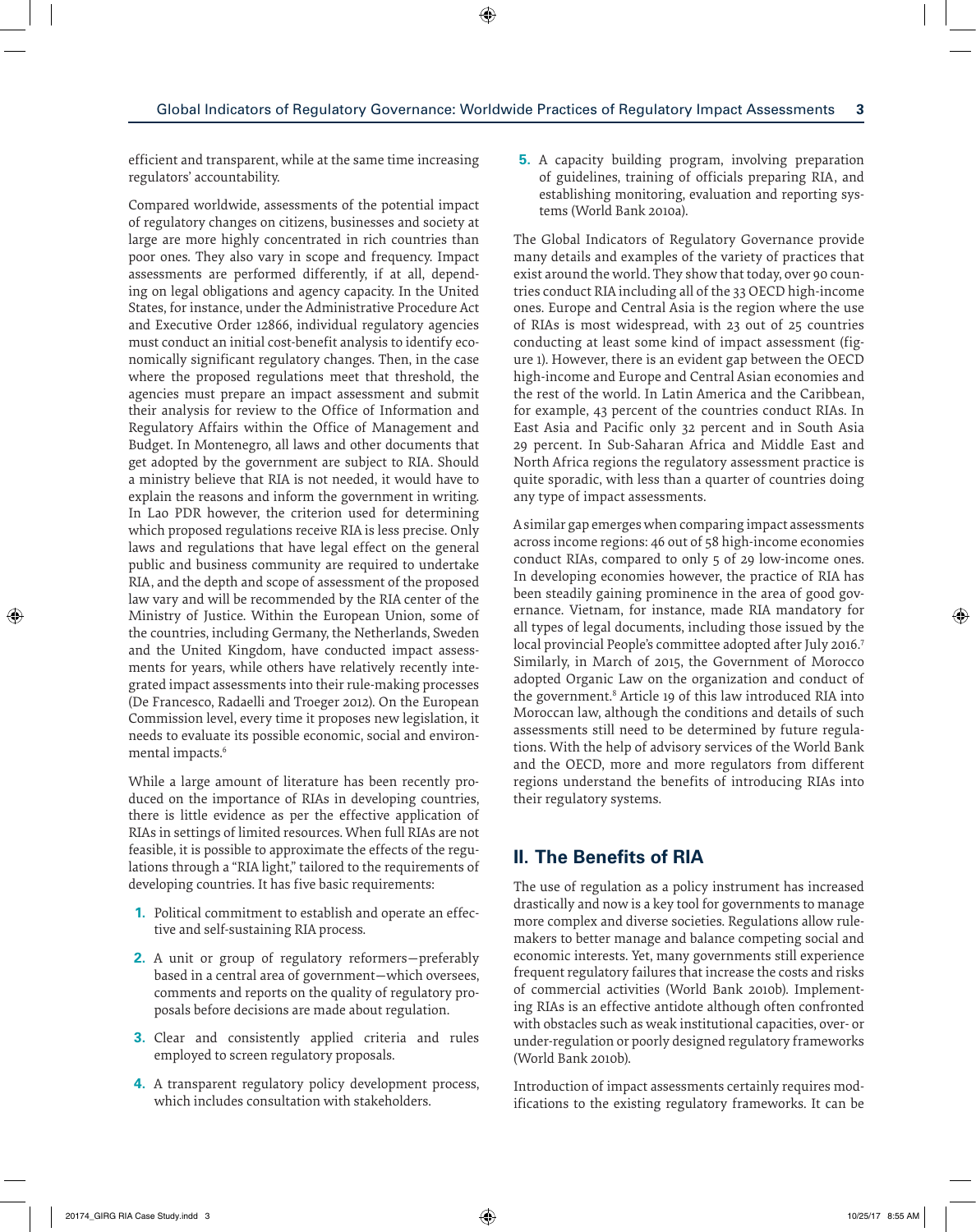RIAs are widely implemented in the OECD high-income economies and very limited in the Sub-Saharan Africa and Middle East and North Africa regions



*Source:* GIRG database,<http://rulemaking.worldbank.org>

a time-consuming exercise in itself, which often requires a shift in the behavior of government officials: from procedure oriented to a more performance oriented, results-based mindset (ITU 2014). But benefits definitely outweigh the costs. The advantages of implementing an impact assessment system can be categorized into three areas: efficiency, accountability, and transparency (Morrall 2001).

## **Efficiency**

RIAs help regulators to decide in favor of more efficient policy options, discarding less efficient alternatives. This is typically accomplished through a three-stage process: (i) identifying the need for the proposed action, (ii) an examination of alternative approaches, and (iii) an analysis of the benefits and costs of the identified alternatives (Morrall 2001). The cost-benefit analysis is often a guiding principle for regulators. In Indonesia, for instance, the National Development Plan 2015–2019 provides that all agencies are encouraged to conduct a cost and benefit analysis as part of the core rule-making process. This analysis is also recommended by the OECD guidelines (OECD 2008b).

## **Accountability**

The use of RIAs promotes accountability of regulators, especially policy makers' responsibility for the outcomes generated by proposed policies. Accountability increases when governments commit to monitoring impacts of proposed regulations as well as evaluating them over time, particularly when the regulators use impact assessments to evaluate the coherence of proposed laws and regulations with medium- to long-term policy goals (OECD 2015b). This is the case in Ireland where RIAs are considered as an ongoing process, and assessments are expected to be updated at different stages of the life cycles of proposed regulations.

## **Transparency**

Efficiency and accountability can be enhanced by ensuring that RIAs are conducted in a transparent manner (Morrall 2001). Impact assessments already improve transparency by obliging regulators to motivate their actions in writing, to provide details of the proposed course of action and to explain why the chosen option is more desirable than other alternatives, including doing nothing. Transparency can be further enhanced by making the results of impact assessments publicly available. As GIRG data shows, today, only 74 countries out of 92 that conduct RIA reveal impact assessments' results to the public.

Georgia, Moldova and Japan, for instance, publish their impact assessments on a unified website, while in Costa Rica RIAs are communicated to stakeholders either through regular mail and e-mail. Improving transparency of regulatory decisions tends to have a domino effect as it strengthens public trust in regulatory institutions and policy makers, reduces opportunities for corruption (e.g., deliberately passing bad regulations to offer preferential treatment to certain players) and increases consumer protection and protection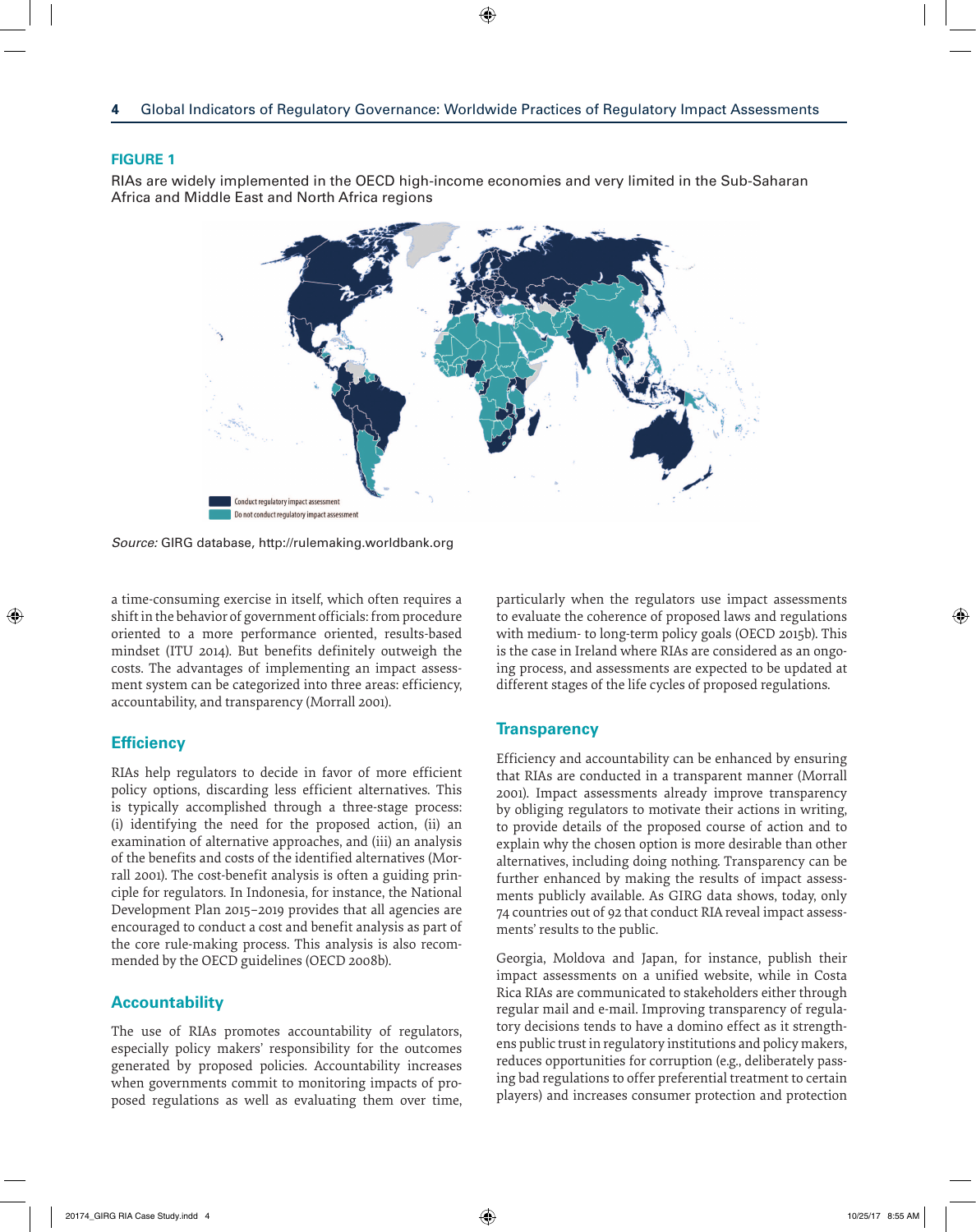High-income countries tend to conduct and communicate RIAs more than lowand middle-income countries



*Source:* GIRG database,<http://rulemaking.worldbank.org>

of citizens' rights, especially those of vulnerable groups (OECD 2008a).

# **III. Implementing RIA—Evidence from GIRG Data**

RIA benefits and importance are well recognized in the literature and by experts. Most experts agree that successful implementation of a RIA is a difficult process, administratively and technically challenging. The GIRG cover the key aspects of a successful RIA implementation, which include:

- **1.** The spectrum of the impacts covered by RIA:
	- **•**  Impact of the proposed regulation on the public sector (for example, administrative costs)
	- **•**  Impact on the private sector
	- **Expected benefits from the regulation**
	- Impact on international obligations or agreements
	- Impact on the environment
	- Impact on competitiveness and market openness
	- Impact on small- and medium-size enterprises
	- Implementation of proposed regulations.
- **2.** The existence of a specialized government body tasked with reviewing and monitoring regulatory impact assessments conducted by other individual agencies or government bodies.
- **3.** The criteria used for determining which proposed regulations are subject to an impact assessment, as well as the existence of guidelines and/or legal requirement.
- **4.** The distribution of RIAs' results to the public (figure 2).

## **What Is Measured?**

In countries that conduct RIAs, the impact assessments vary in scope. Aside from the impact of the proposed regulation on the public sector (for example, administrative costs) that is covered in 95 percent of countries, practices vary greatly for other types of assessments (figure 3). The Kyrgyz Republic, for instance, only measures impacts on the private sector and on small- and medium-size enterprises. Twenty-five economies worldwide, including the European Union, the United Arab Emirates and Taiwan (China) measure all of these impacts. This list, however, is not exhaustive. Twelve countries measure the impact on gender equality within their RIA frameworks. Similarly, 18 economies measure social impacts such as demographic impacts or social inclusion. Estonia serves as a model example of conducting comprehensive impact assessments. According to Estonia's guidelines, explanatory memorandum of the RIA shall contain9 the following presumable impacts: 1) social, including demographic impact; 2) impact on national security and international relations; 3) impact on the economy; 4) impact on the living environment and natural environment; 5) impact on regional development; 6) impact on the organization of state agencies and local government agencies; and 7) any other direct or indirect impact.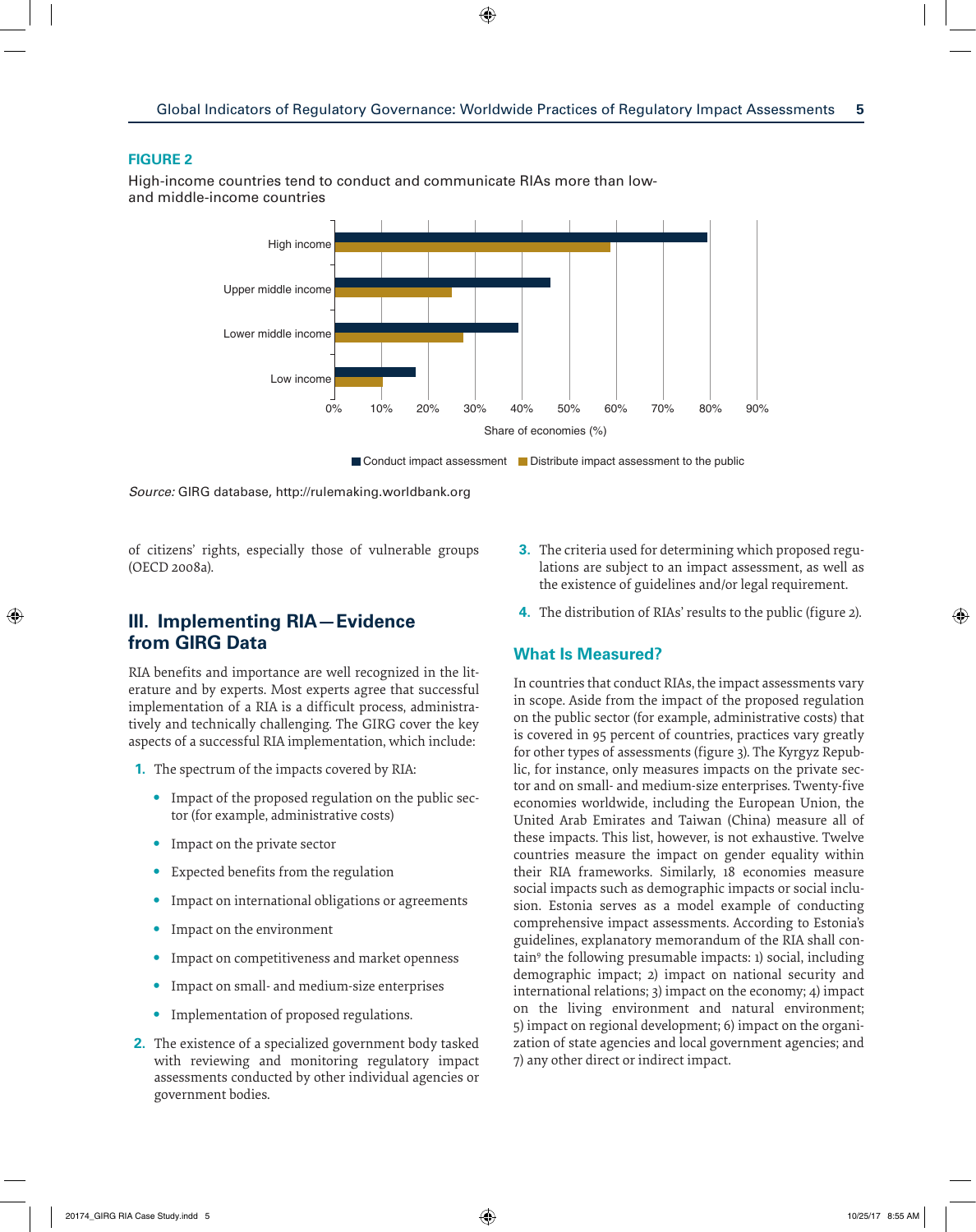The impacts measured vary greatly in scope



*Source:* GIRG database,<http://rulemaking.worldbank.org> *Note:* Calculated in percent of countries among those that conduct RIA.

# **Who Conducts RIAs?**

One of the key aspects of impact assessment measured by GIRG is whether there is a specialized government body tasked with reviewing and monitoring RIAs conducted by other individual agencies or government bodies. Indeed, RIA is best conducted by ministries or regulatory agencies, which draft new or amend existing regulations (World Bank 2010a). Such agencies are responsible for specific areas of regulation and therefore are best versed to understand regulatory problems and offer possible solutions. Moreover, ministries or regulatory agencies typically have direct contacts with affected stakeholders and thus have a good understanding of the possible impact of proposed regulations on all the third parties.

Conversely, these same regulatory agencies could have an entrenched conservative culture with little interest in developing new ideas or approaches to regulation. They could be "captured" by the businesses they regulate and seek to benefit these stakeholders, regardless of either costs or benefits to society at large. Regulatory agencies could also benefit from particular regulatory reforms that expand their budget or allow them to maintain existing staff rosters. For these reasons, effective and transparent RIA processes are usually overseen by a specialized government body that can provide regulators with high quality, trusted and impartial advice about regulatory issues, as well as the quality of analysis contained in RIAs (Deighton-Smith, Erbacci and Kauffmann 2016).

Notably, 53 countries in this sample have a specialized government body tasked with conducting, reviewing and commenting on impact assessments implemented by different agencies. Some of these specialized oversight organizations are responsible for determining which regulatory reforms require impact assessment. However, the most common

responsibility of such entities is to provide guidance to experts conducting the assessments. They also frequently review and monitor regulatory impacts conducted in individual ministries and inform the cabinet or parliament/ legislature about compliance with regulatory impact assessment requirements. These specialized bodies, such as the Swedish Better Regulation Council (Regelrådet) or the U.S. Office of Information and Regulatory Affairs, provide expertise on conducting high-quality assessments of the potential impacts of proposed regulations, while at the same time ensure that ministries are complying with impact assessment guidelines. In Canada, for instance, each department and agency is responsible for completing their own RIAs. However, the Treasury Board Secretariat (TBS) reviews and monitors RIAs developed by other departments and agencies. TBS reviews and comments on draft RIAs until they are ready for consideration and approval by the Treasury Board for prepublication in *Canada Gazette* Part 1.

## **How Are RIAs Conducted?**

Two key elements are measured as to how RIAs are conducted: the existence of specific guidelines to conduct RIAs and the existence of a legal requirement to do so. The importance of RIA guidelines goes beyond simply helping government officials follow the rules. They strengthen the entire impact assessment process and increase the benefits resulting from thorough RIAs. For instance, Thailand is partnering with the Asia-Pacific Economic Cooperation to create a "RIA Guideline as an anticorruption tool." Coherent decision making on regulatory matters can only be ensured if a robust and consistent RIA methodology is followed. This means that the guidelines should list the basic elements of RIA methodology and approach. Globally, among the economies conducting RIA, 69 percent have specific RIA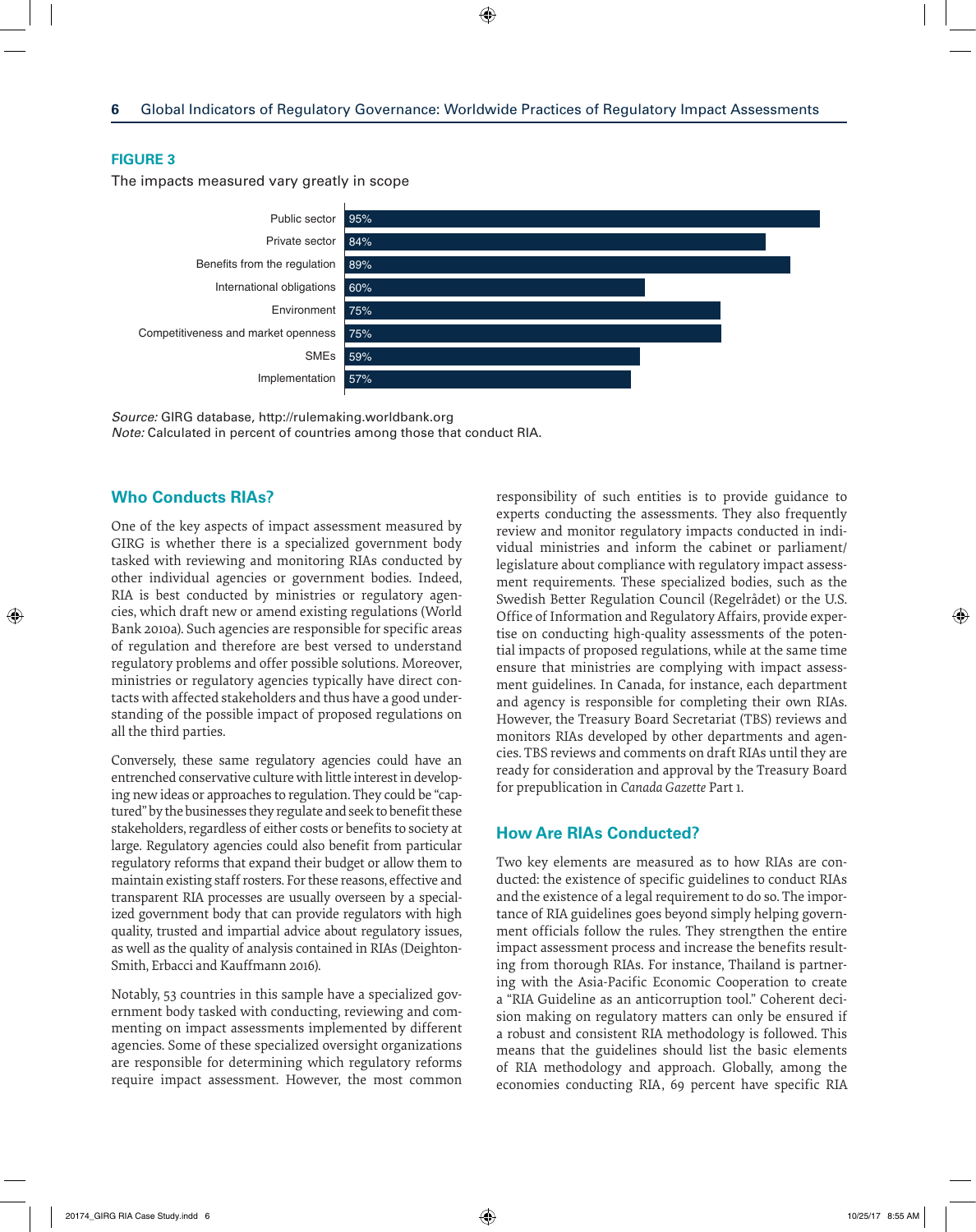Most high-income countries conducting RIAs have specific guidelines on how to do so



*Source:* GIRG database,<http://rulemaking.worldbank.org>

guidelines. All OECD high-income countries with the exception of Portugal have specific RIA guidelines, compared to only 3 in Sub-Saharan Africa (Uganda, South Africa and Zambia). Surprisingly, 26 countries that conduct impact assessments do not have any specific guidelines for officials completing the assessments; ten of these are in Latin America and the Caribbean.

Interestingly, 29 countries conduct RIA without having a legal obligation to do so, including some of the most wellestablished RIA systems such as the United Kingdom, Australia and Canada. While the option of establishing legal RIA requirements is not widely used in the OECD context (19 of the 33 OECD high-income countries do so), it appears to be more common in developing countries (figure 4). In some countries, the legal requirements are used to enhance RIA's authority and sometimes help to achieve better compliance. Accordingly, within the surveyed countries that conduct RIA, 70 percent of the lower- and upper-middle-income countries have their RIAs required by law as compared to the 54 percent of high-income countries.

These laws are also used to establish with more details what is the criterion or threshold used for determining which proposed regulations receive RIA. In Austria for instance, according to the Act on Federal Budget 2013 ("Bundeshaushaltsgesetz 2013") every regulation passed by the Parliament has to undergo an assessment of its effects. Particular criteria for the assessment process are set out in various regulations (Verordnungen) with various thresholds. However, below certain thresholds a "RIA light" might be conducted.

Thresholds are a) financial, b) if regulation has a substantial connection to performance goals/outcomes in the federal budget and c) if there are substantial impacts to be expected (e.g., number of people from a certain social group affected,  $CO<sub>2</sub>$  emitted, rise of bureaucratic costs for businesses). Similarly, in Kenya, according to the Statutory Instruments Act 2013, if a proposed statutory instrument is likely to impose significant costs on the community or a part of the community, the regulatory authority shall, prior to making the statutory instrument, prepare a Regulatory Impact Statement that will be communicated in the *Kenya Gazette* and in a newspaper likely to be read by people particularly affected by the proposed legislation. The Act also lists in details what must be included in the RIA.

# **Communicating RIA**

A central aspect to RIAs' transparency and regulators' accountability is the communication of either draft or final impact assessment results to the public. Eighty percent (75 out of 93) of the countries conducting RIA communicate the findings to their constituencies. Even though the means and scope of reporting back on results vary considerably, the most preferred method proves to be through direct interaction with stakeholders, with 58 percent of economies following this approach. As previously mentioned, publishing RIAs' results allows for greater transparency and accountability and strengthens the entire consultative process, as citizens gain access to information on possible consequences of draft regulations.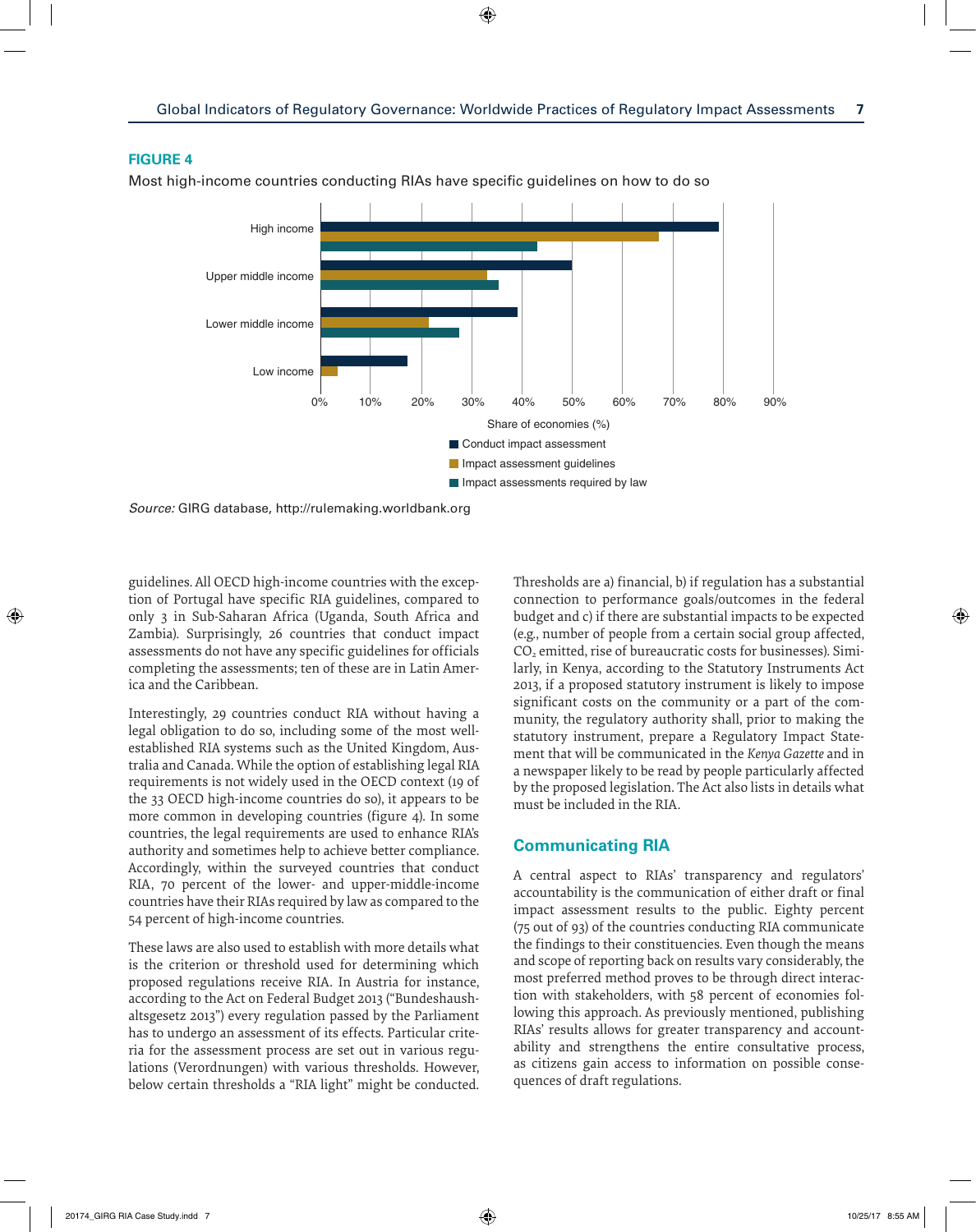The most common means of communication across regions is through targeted outreach



*Source:* GIRG database,<http://rulemaking.worldbank.org> *Note:* Calculated in percent of countries among those that publish RIA.

Among countries communicating RIAs, the best practice posting the results on a unified website for all proposed regulations—is established and followed in 51 percent of economies (figure 5). The use of a unified website facilitates stakeholders' and citizens' access to impact assessments. However, not all regulators have the luxury of having a well functional unified platform and not all economies have equal Internet penetration levels. The technology gap is clearly evident among regions. Out of the 27 countries in the OECD high-income group that publish the results of their RIAs, 22 do so on a unified website. On the contrary, none of economies in the Sub-Saharan Africa and Middle East and North Africa regions do so (figure 6). The quality of the communication can also be an issue. In Romania, according to the law, all regulations need to have explanatory notes, and RIAs are to be posted alongside the regulation when proposed regulations get published on a ministerial website or submitted for consultation. The problem is that, despite the legal requirements, the quality of the explanatory notes is often criticized, defeating the purpose of transparency and accountability.

# **IV. Performing RIA—Global Trends from GIRG Data**

In order to enhance general regulatory quality, many countries have started to reform their governance frameworks to either introduce or improve RIA practices. A number of them, such as Mexico, the Republic of Korea, Poland and the Czech Republic have set up RIA systems matching those of highly advanced OECD countries. Poland adopted in 2006 its Regulatory Reform Program, which was its first

comprehensive program defining an integrated approach to regulatory management policy. Among the main features, a new RIA methodology was adopted by the Council of Ministers and integrated in the Guidelines for Regulatory Impact Assessment (World Bank 2010a). A small number of low-income countries are now also trying to introduce RIA processes, but little evidence has been compiled on the results and impacts of such systems. The GIRG is the first dataset that offers a global overview across all income levels. It shows that RIAs are more and more enforced by countries from all income levels (table 1).

In 93 of the 185 countries surveyed, local ministries or regulatory agencies do not conduct RIA for proposed regulations. And survey results show that the scope and purpose of impact assessments encompass a wide range of practices and methods. Only 12 high-income countries do not carry out impact assessments: Brunei Darussalam, Antigua and Barbuda, The Bahamas, St. Kitts and Nevis, Trinidad and Tobago, Argentina, Uruguay, Seychelles, Kuwait, Oman, Saudi Arabia and Qatar. In contrast, impact assessments are relatively infrequent in low- and middle-income countries. Only 18 percent of low-income countries surveyed conduct some form of impact assessment as compared to 79 percent in the high-income region.

Aside from OECD countries, RIAs are only widely implemented in the Europe and Central Asia region. In all other regions, less than 50 percent of countries conduct RIA. An encouraging finding however is that more than two-thirds of countries that conduct impact assessments have standardized impact assessment guidelines. Most countries publish impact assessment guidelines on regulatory websites but there are several other ways to make the guidelines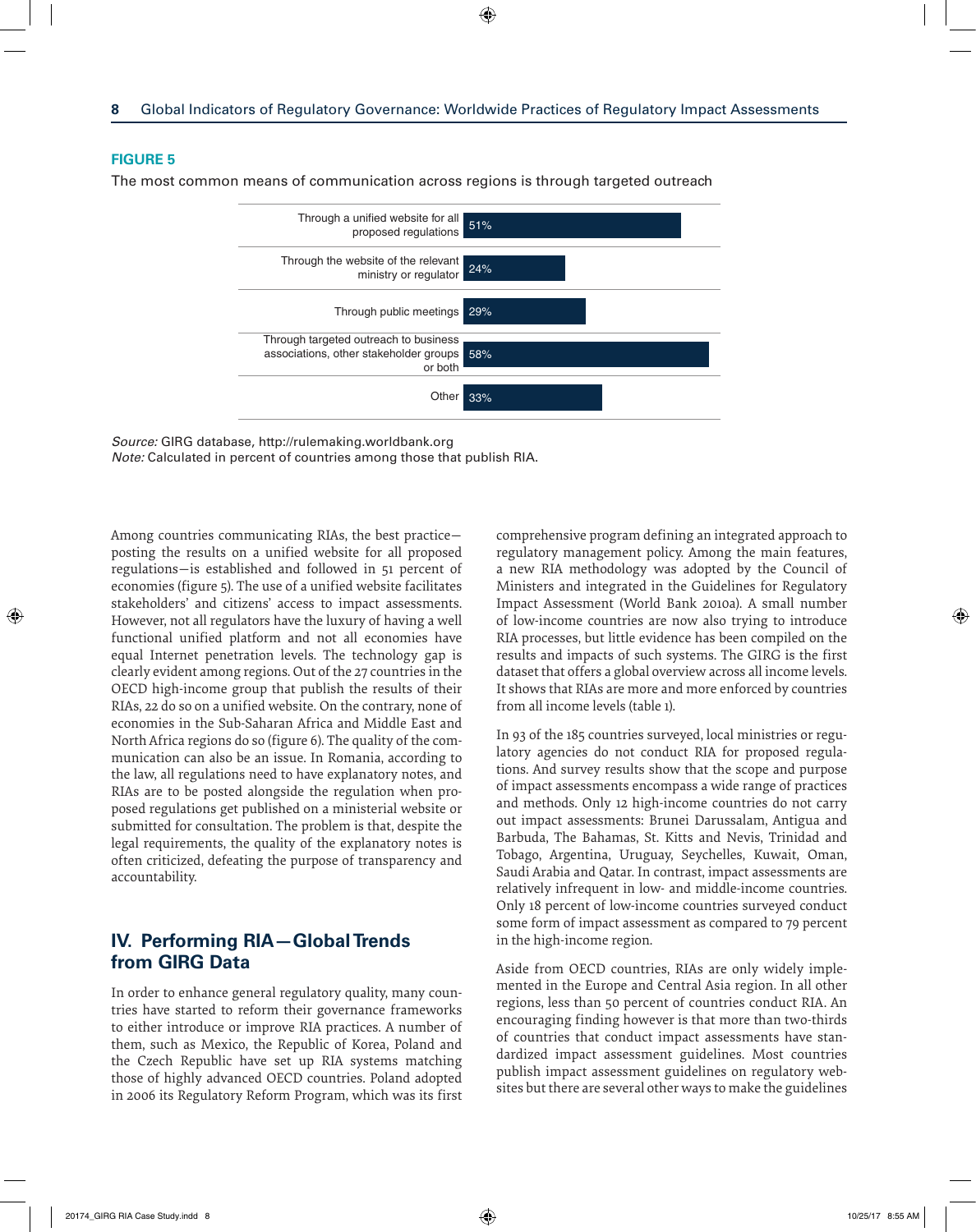



*Source:* GIRG database,<http://rulemaking.worldbank.org> *Note:* Calculated in percent of countries among those that publish RIA.

# **Table 1**

Which countries improved their RIA practices and how did they do it? (January 2014 to July 2016)

## **Colombia**

In 2015, Colombia introduced a new framework on regulatory impact assessments for the trade sector (Decree 1595).

#### **European Union**

Among numerous reforms undertaken in 2015/16, the European Commission adopted a Better Regulation Package. This package consolidates and further strengthens the Commission's planning, consultation, evaluation and impact assessment procedures. Specifically, a Regulatory Scrutiny Board was established to examine and issue opinions on all Commission's draft impact assessments, major evaluations and "fitness checks" of existing legislation. It replaced the Impact Assessment Board in July 2015 and is independent of the policy making departments.

#### **Finland**

The Prime Minister's Office established the Legislation Evaluation Council in February 2016 to evaluate the quality of impact assessment in draft bills.

#### **Kazakhstan**

In October 2015, Kazakhstan passed new requirements for regulatory impact analyses in Chapter 13 of the Entrepreneurial Code (EC). The EC outlines the legal, economic and social environment and guarantees for doing business. It also sets out the state regulation and support of business activities in Kazakhstan.

#### **Kosovo**

In 2014 and 2015, the government of Kosovo adopted the Better Regulation Strategy 2014–2020. This strategy contains guidance for improving regulatory impact assessments as part of the policy development process. The government also adopted Administrative Instruction No. 03/2015 on Budget Impact Assessment of New Government Initiatives requiring a detailed impact assessment on the budget of the Republic of Kosovo before passage.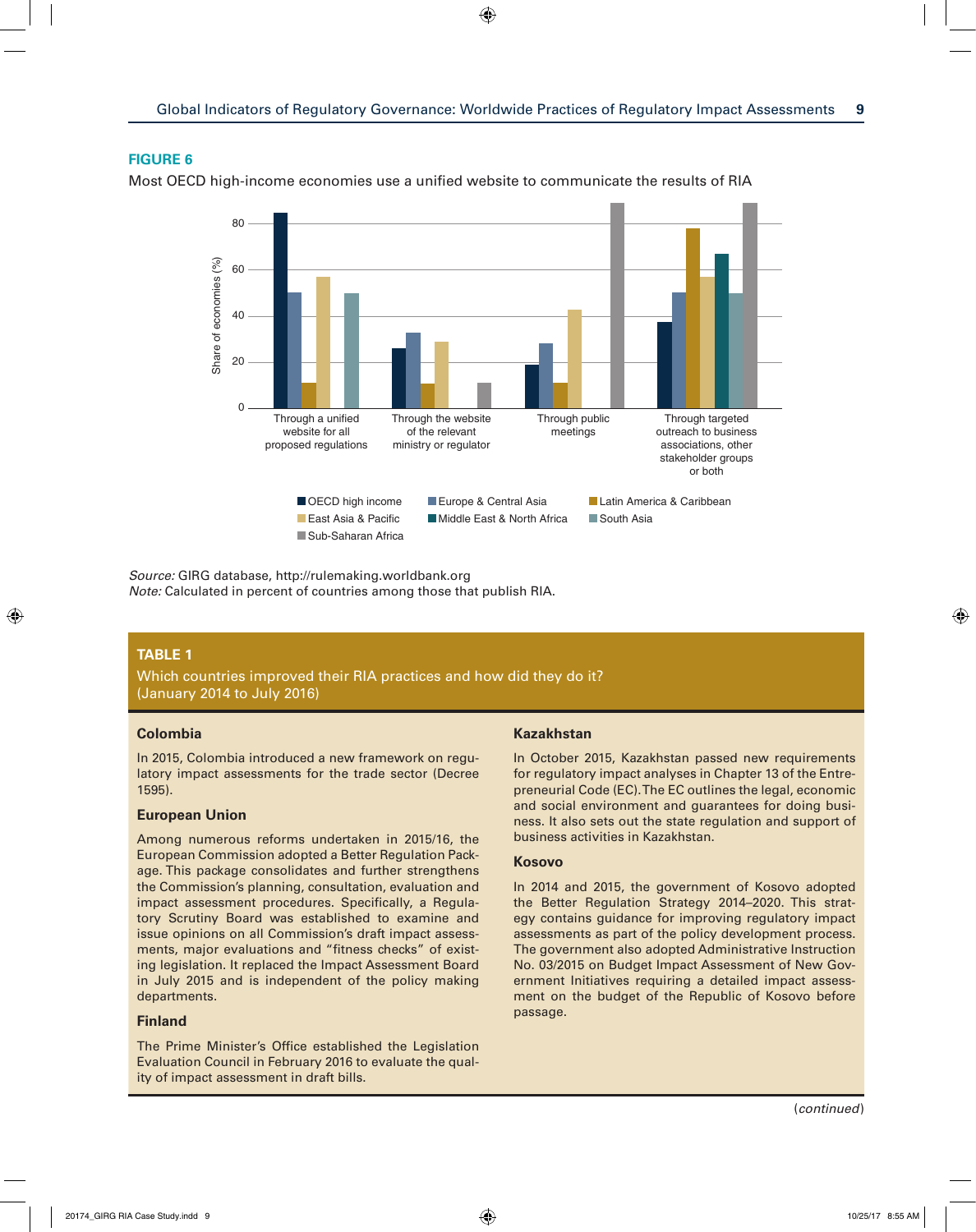# **Table 1**

**Continued** 

#### **Lithuania**

The 2014 Law on the Basics of Legislation required all laws and acts applying the laws (decisions, resolutions and court rulings) to be registered and officially published in the Register of Legal Acts. It also establishes the right of all individuals to submit proposals for legislative initiatives and legislative projects, and requires impact assessments for every new initiative to regulate nonregulated areas or when regulation is changed substantially.

#### **Morocco**

In March 2015, the Government of Morocco adopted Organic Law (No. 065-13) on the organization and conduct of the government. Article 19 introduced regulatory impact assessments into Moroccan law, although the conditions and details of such assessments will need to be determined by future regulation.

#### **Romania**

In Romania, three pilot impact assessment studies were conducted under the coordination of Prime Minister's Chancellery in order to test the new regulatory impact guidelines developed in 2015.

#### **South Africa**

In South Africa, since the Cabinet resolution of October 1, 2015, it is now compulsory to subject any proposed regulation to socioeconomic impact assessment (SEIAS).

#### **Spain**

In 2015, Spain adopted a new law (Law 40) governing the formation of new regulations. Law 40 requires annual forward regulatory plans and the evaluation reports of approved regulations to be made publicly available. It also establishes a wider scope of regulatory impact assessments to include competitiveness, market unity and SMEs analyses. And finally, Law 40 sets in place a new process for pre-consultation with the public on regulatory initiatives.

*Source:* GIRG database, http://rulemaking.worldbank.org.

public. In Hungary, for example, impact assessment guidelines are not published online but are part of the Decree of the Minister of Justice and Public Administration 24/201. Conversely, 26 countries have not developed any guidelines to conduct such assessments. Interestingly, these countries fall across all income groups and regions. A few examples include Costa Rica, Hong Kong (SAR, China) and Portugal.

Making impact assessments publicly available and open for scrutiny forms part of the consultation process in many countries. In 66 percent of economies conducting impact

#### **United Kingdom**

In the United Kingdom, the Small Business, Enterprise and Employment Act 2015 converted a number of existing rules for rule making within the UK's better regulation framework into a legislative requirement. In addition, it also introduced some new requirements. Specifically, the legislation it put into law the requirement for an independent body to verify the costs and benefits of rules, and for that body to verify all of the costs of measures that score toward the Business Impact Target. The existing body in the UK that scrutinizes impact assessments—the Regulatory Policy Committee—was designated as the verification body.

#### **Vietnam**

In Vietnam, a new Law on Laws came into force on July 1, 2016 (No. 85/2015/QH1). It makes regulatory impact assessments mandatory for all types of legal documents, including those issued by the local provincial People's committee. These assessments must be prepared in the early stages of the proposed rule making.

#### **Zambia**

In Zambia, the Enactment of the Business Regulatory Act No. 3 of 2014 established the Business Regulatory Review Committee and the Business Regulatory Review Agency (BRRA). The Act introduced a set of principles, procedures and minimum requirements for the introduction of new regulatory measures. Specifically, the new law provides that a public body shall only submit to the Cabinet for approval a policy or proposed law to regulate business activity if the policy or proposed law has the prior approval of the BRRA. The regulating body must also conduct a regulatory impact assessment on the proposed intervention which is submitted to the BRRA for review and approval.

assessments, the results of the assessments are distributed online or through targeted outreach to business associations, other stakeholder groups or both. Furthermore, in 57 percent of countries that perform impact assessments, the results of assessments are distributed together with the text of the proposed regulation. By providing the analysis underpinning the shape and content of the proposed regulation for comment from stakeholders, governments open their motivation and reasoning behind the regulatory change to scrutiny and input. In Kazakhstan, for instance, the RIA may be issued at any time upon request by any qualified expert.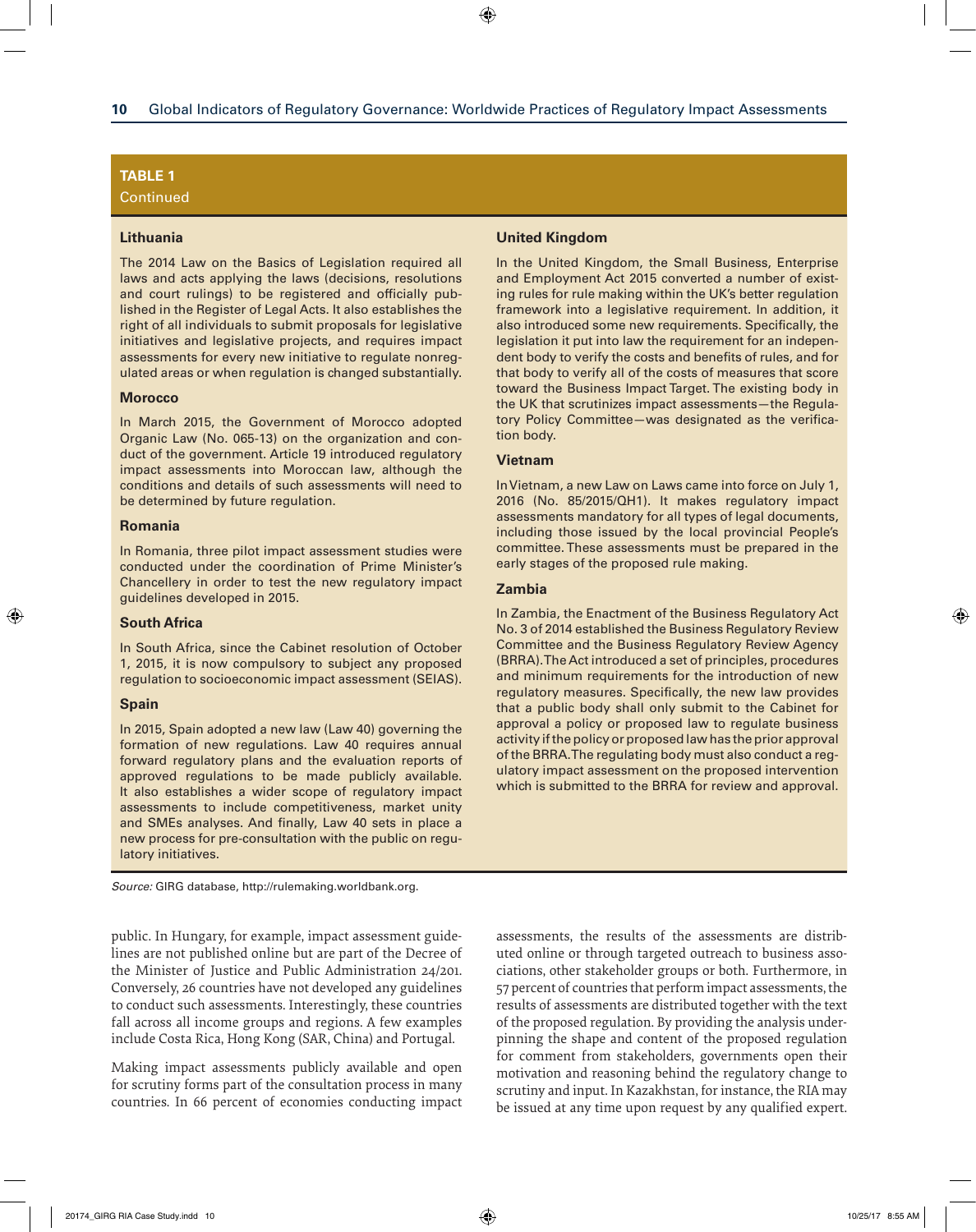

RIAs are widely implemented among OECD high-income and Europe and Central Asian economies



*Source:* GIRG database,<http://rulemaking.worldbank.org>

In the United Kingdom, the RIA is published at each stage of the policy development. It is meant to act as a tool for the policy development of a new regulation and not just as a document that justifies or defends the need for a regulation.

# **Best Practices of Implementing Impact Assessments**

Twenty-five countries worldwide follow two key requirements for successful RIA: having RIAs publicly available on a unified website for all proposed regulations, and having a specialized government body tasked with reviewing and monitoring RIAs conducted by other individual agencies or government bodies. For almost all of them (24), the RIA guidelines are also easily available online to the general public. In Canada, several guides are available on the same unified website, including the RIAs Writer's Guide, the RIAs Low-Impact Template and the RIAs Medium- and High-Impact Template (box 2). The RIA procedures of these economies also generally cover more impacts than other economies. The United Kingdom, Czech Republic and the European Union have the widest range of analysis covering all 8 items measured by GIRG (see figure 3) and additional ones such as social impacts on inclusion, innovation and digital, poverty or gender equality.

Most of these economies (18) also have explicit criteria or thresholds used for determining which proposed regulations

receive impact assessment. In Switzerland, RIA will be deemed necessary when at least 3 of the 10 following conditions are met (or when the consequences described therein are undetermined): (1) broad economic consequences, (2) at least three economic groups are concerned, (3) more than 10.000 companies are affected, (4) administrative burden, regulatory costs, (5) competition, (6) degree of international opening, (7) effect on the attractiveness of the business field, (8) environmental sustainability, (9) social sustainability, and (10) energy consumption,  $CO<sub>2</sub>$  emissions. Japan and Malta also use specific monetary thresholds. The policy of the United States is that all "significant rules" include an assessment of the costs and benefits of the regulatory action. In addition, a more extensive assessment is conducted for all "economically significant" regulations. An "economically significant" regulation is defined as one that is likely to result in a regulation that may have an annual effect on the economy of \$100 million or more or adversely affect in a material way the economy, a sector of the economy, productivity, competition, jobs, the environment, public health or safety, or state, local, or tribal governments or communities.<sup>10</sup>

Among the 186 economies (185 countries and the European Union) covered by the GIRG, only 39 have an existing requirement for their regulations to be periodically reviewed to see whether they are still needed or should be revised. Among them, 32 conduct RIA and 27 do it thoroughly. In the Republic of Korea for instance, when the head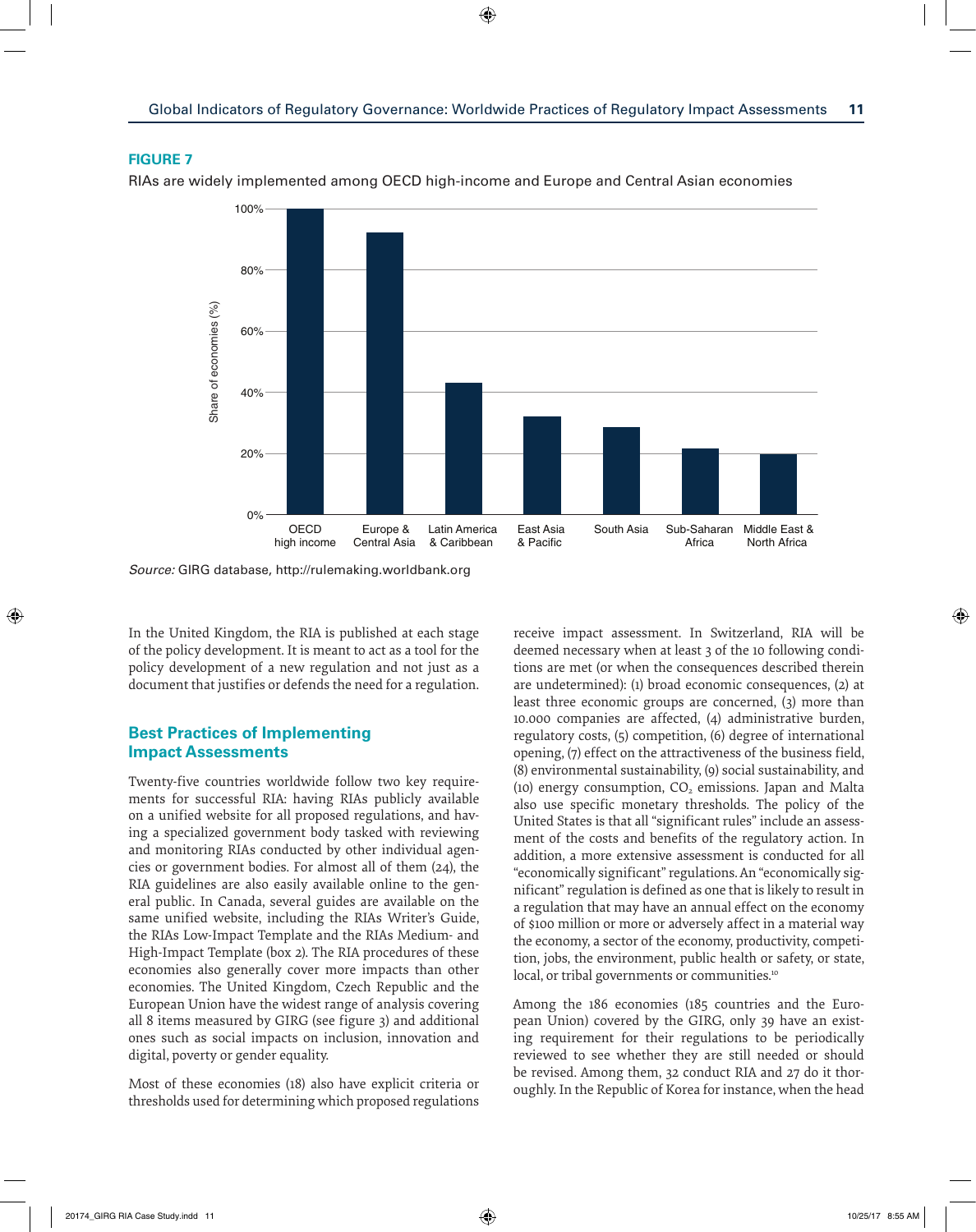# **Box 2**

#### Canada has precise criteria and thresholds for its RIA system

The Cabinet Directive on Regulatory Management provides overall guidance for proportionality. It states that departments and agencies are responsible for assessing the effectiveness and appropriateness of regulatory and non-regulatory instruments in achieving policy objectives. Specifically, departments and agencies are to demonstrate that the regulatory response is proportional to the degree and type of risk.

The Triage Statement is a preliminary assessment of the expected impacts of regulatory proposals and helps determine where approval processes can be streamlined and where analytical resources should be focused. It is completed by departments and agencies at the earliest stages of regulatory design and a draft Statement is shared with the Treasury Board Secretariat.

The Triage System underscores the Cabinet Directive on Regulatory Management's principle of proportionally aimed at focusing the analysis where it is most needed. The development of a Triage Statement early in the development of the regulatory proposal determines whether the proposal will require a full or expedited RIA, based on costs and other factors:

- Low impact: costs less than CAD 10 million present value over a 10-year period or less than CAD 1 million annually;
- Medium impact: costs CAD 10 million to CAD 100 million present value or CAD 1 million to CAD 10 million annually;
- High impact: costs greater than CAD 100 million present value or greater than CAD 10 million annually.

*Source:* GIRG database, http://rulemaking.worldbank.org

of a central administrative agency intends to establish a new regulation or reinforce existing regulations, he/she shall stipulate in the relevant Acts and subordinate statutes the effective period or review period of regulations which have no evident grounds to remain in force. The effective period or review period for which the regulation remains in force shall be set as no longer than what is required to achieve the objectives of the regulation and the period shall not exceed five years.

# **V. Conclusion**

The GIRG show that even if assessments of the potential impact of regulatory changes are more highly concentrated in richer countries than poor, quality RIA can be achieved at all income levels. High-income economies, however, still Also, when there is an immediate and serious risk to the health and safety of Canadians, their security, the environment, or the economy, the Triage Statement may be omitted and an expedited RIA process may be allowed. In these cases, departments and agencies work with the Treasury Board Secretariat to proceed in a manner that most effectively protects the public interest. Departments and agencies are still required to complete a RIA, but it moves through the internal government review and approval process more quickly and on accelerated timelines.

As per the Cabinet Directive on Regulatory Management, departments and agencies have to regularly assess the results of performance measurement and evaluation to identify regulatory frameworks in need of review. Once identified, departments and agencies are to examine the regulation with a focus on:

- **1.** The effectiveness of the current regulation in meeting the policy objective;
- **2.** The current instrument selection, level of intervention, and degree of prescriptiveness;
- **3.** The clarity and accessibility of the regulation to users; and
- **4.** The overall impact on competitiveness, including trade, investment, and innovation.

dominate as to where RIAs are conducted with consistency, especially within OECD countries. In all the other income groups—upper-middle, lower-middle and low-income—less than half of countries conduct RIAs. Regulatory governance improvements will be expected within these groups of countries by merely introducing RIA procedures.

More broadly, within the different components of regulatory governance, countries have usually less performant RIA processes than consultation procedures. Room for improvement is then global and present at all income levels as to the quality of RIA that remains globally fairly poor outside of a limited number of exceptions. It seems, however, that more and more regulators from different regions understand the benefits of introducing RIAs into their regulatory systems. In the past two years, at least 13 countries across all regions created or reformed RIA procedures.